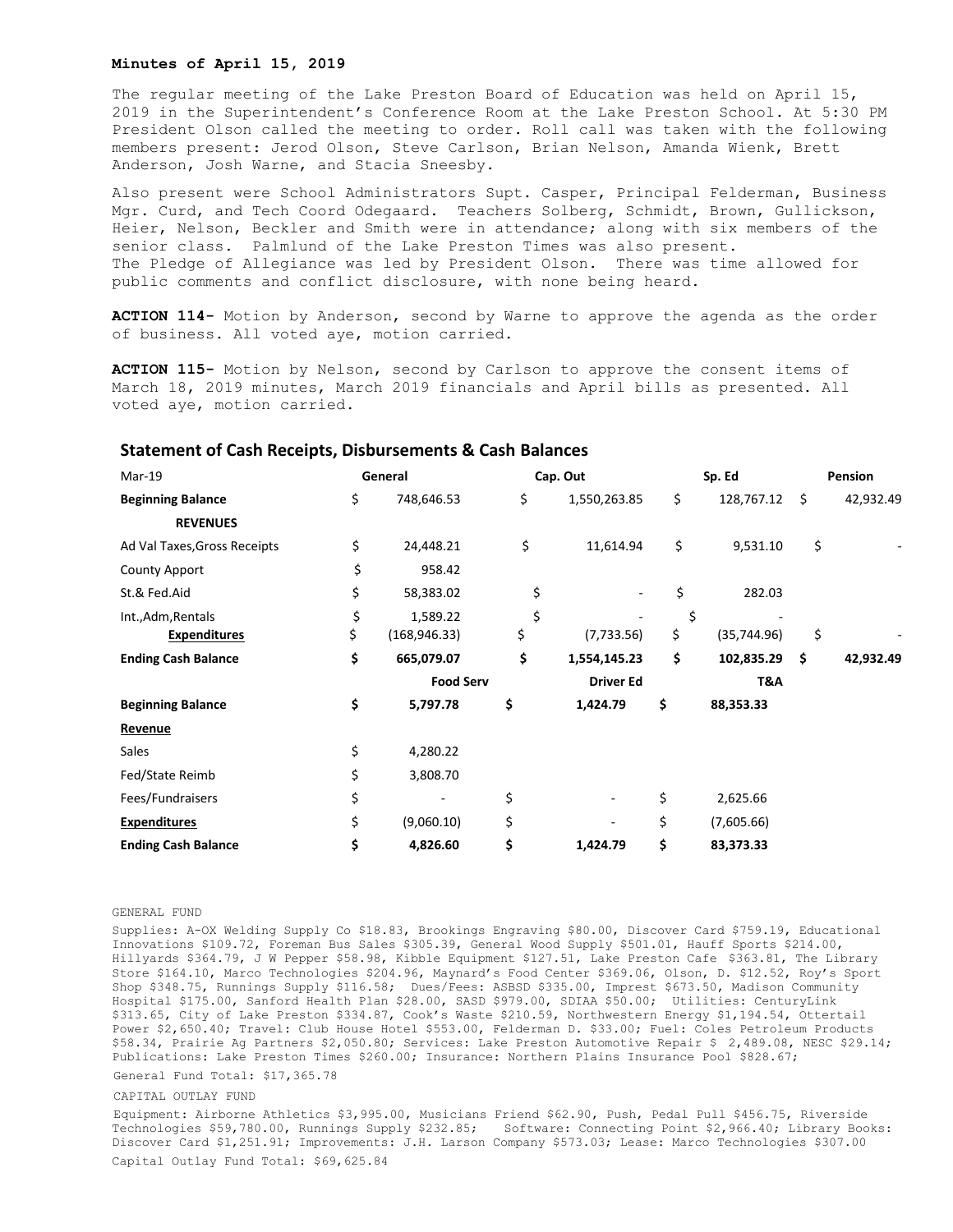SPECIAL EDUCATION FUND

Dues/Fees: BHSSC \$75.00, Imprest \$30.00; Tuition: Children's Home Society of Sioux Falls \$5,964.84, Dept. of Human Services \$10,105.40, Human Service Agency \$3488.67, Plankinton School District \$4,291.88, Sioux Falls School District \$2,593.12; Services: NESC \$2,856.25 Special Education Fund Total: \$29,405.16

FOOD SERVICE FUND

Services/Supplies: Appeara \$95.09, Culligan \$37.00; Food: Cash-WA Distributing \$1,728.59, Dean Foods \$861.71, Earthgrains \$236.26, Maynard's \$47.08, US Foods \$462.41; Fees: Child & Adult Nutrition \$539.64 Food Service Fund Total: \$4,007.78 Grand Total: \$120,404.56

**March Payroll:** General \$113,746.72 Benefits \$38,940.35; Special Education: \$12,758.56 Benefits: \$4,286.80; Food Service: \$4,080.13, Benefits \$1,465.16; Total March Payroll: \$175,277.72.

Business Manager Curd reviewed the 2019-20 Northern Plains Insurance Pool renewal rates, citing that the school's plans will increase by six percent. She added that she does not recommend any adjustments to the plans as the school currently offers four different plan options. Delta Dental saw a slight increase with the single plan increasing by one dollar per month.

Curd then reviewed the renewal information she received from ASBSD's Workers Compensation fund. The school is slated to receive a 13 percent decrease in Worker's Comp rates for 2019-20.

Principal Felderman requested some direction on the purchase of a floor scrubber to replace the dying scrubber that is currently in use. The current scrubber does not hold a charge long enough to complete one gym floor, and at minimum will need new batteries at approximately \$500.00. Felderman asked if he should pursue replacing the scrubber as it is  $10-15$  years old. Or, if we should just replace the batteries at this time. Consensus was to start by replacing the batteries.

Felderman then reviewed the listing of weight room equipment that has been requested by coaches for purchase this summer. Equipment includes replacing a couple of hand-made items, and equipping the room with a treadmill and elliptical machine. He reported on this in the prior month as part of his board report. He plans to ask for a motion at the next board meeting.

Felderman asked if the board would open up a position of "Junior Janitor" or summer-time custodial help. He envisions the candidate would be 16 years or older, and be able to assist our head custodian in heavy lifting and lawn mowing.

Felderman then asked the board to review our pre-school policy, noting some potential issues with the current policy.

Business Manager Curd then gave a detailed presentation on the general fund and capital outlay fund forecasts and budget implications. She included information on the current state aid funding formula, and how it works with our local tax valuations and levies. She addressed what would happen with the sunsetting of the district's \$500K opt out. She added that the capital outlay per student allocation cap is due to start in 2021. If this goes into effect, it will greatly decrease the revenue received in the capital outlay fund, and thereby, also decreasing the amount of flexibilities transfer to assist the general fund expenditures.

President Olson asked Felderman to review the quote for the compact tractor. Felderman reviewed the quote and went over where the equipment would be utilized.

**ACTION 116-** Motion by Nelson, second by Warne to purchase the compact tractor as quoted. Nelson, Sneesby, Wienk, Warne, and Olson voted aye. Carlson and Anderson voted nay, motion carried.

**ACTION 117-** Motion by Warne, second by Anderson to approve the renewal of the Workers Compensation policy with ASBSD. All voted aye, motion carried.

**ACTION 118 –** President Olson appointed board members Sneesby and Wienk to the curriculum committee as per the negotiated agreement.